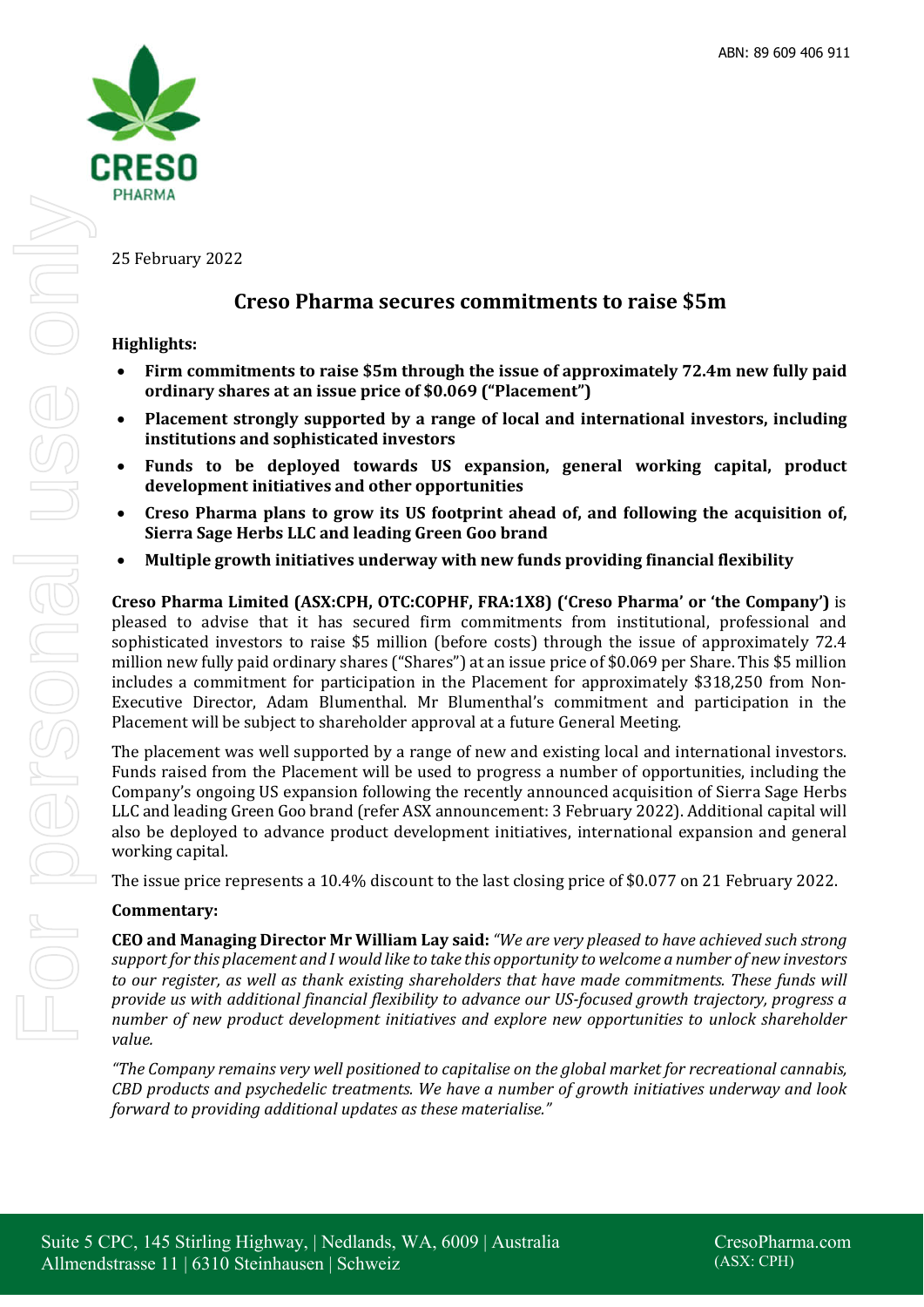

The Placement will be undertaken as follows:

- a) 67,851,448 Shares (subject to rounding) to be issued to non-related parties within the Company's available placement capacity under ASX listing rule 7.1A; and
- b) 4,612,320 Shares to be issued to Non-Executive Director, Adam Blumenthal subject to shareholder approval.

The Company will also issue participants in the placement one free attaching option for every one new Share issued, as set out below:

- a) 67,851,448 options (subject to rounding) to be issued to non-related parties within the Company's available placement capacity under ASX listing rule 7.1 ("Placement Options").
- b) 4,612,320 options to be issued to Non-Executive Director, Adam Blumenthal subject to shareholder approval.

(together the "New Options")

*Director Adam Blumenthal may elect to invest in his investment vehicle Atlantic Capital Pty Ltd.* 

The New Options will be exercisable at \$0.14 each on or before a date that is 18 months after the date of issue of the Placement Options. Creso Pharma will seek quotation for the New Options, subject to meeting certain listing requirements.

## Lead Manager

EverBlu Capital Pty Ltd ("EverBlu") acted as lead manager to the Placement. EverBlu will earn a 6% cash fee (\$300,000) and, subject to shareholder approval, EverBlu will receive one option for every one New Option issued under the Placement on the same terms and conditions as the Placement Options.

| <b>Black Scholes</b>             |   |            |
|----------------------------------|---|------------|
| Stock Price $(S_0)$              | S | 0.069      |
| Exercise (Strike) Price (K)      | S | 0.14       |
| Time to Maturity (in years) (t)  |   | 1.50       |
| Annual Risk Free Rate (r)        |   | 1.20%      |
| Annualized Volatility $(\sigma)$ |   | 60.06%     |
| <b>Option Price</b>              |   | 0.00644    |
| <b>Option Value</b>              |   | 466,675.28 |

Given the current market conditions, the board of Creso, independently of Mr Blumenthal, agreed on the broker options to be issued to EverBlu for this current raise in order to maximise the prospects of a successful outcome for the capital raising such that the Company could secure funding to progress its planned US expansion.

As announced to the market 21/01/2020 and again 26/03/21, Creso is mandated by Everblu as its corporate advisor and lead manager for capital raisings and therefore was the lead manager for this capital raising. The cash fee outlined above is provided for in Creso's mandate with EverBlu, however, the broker options were negotiated and agreed as an additional fee for the reasons outlined above. The issue of the broker options remains subject to shareholder approval.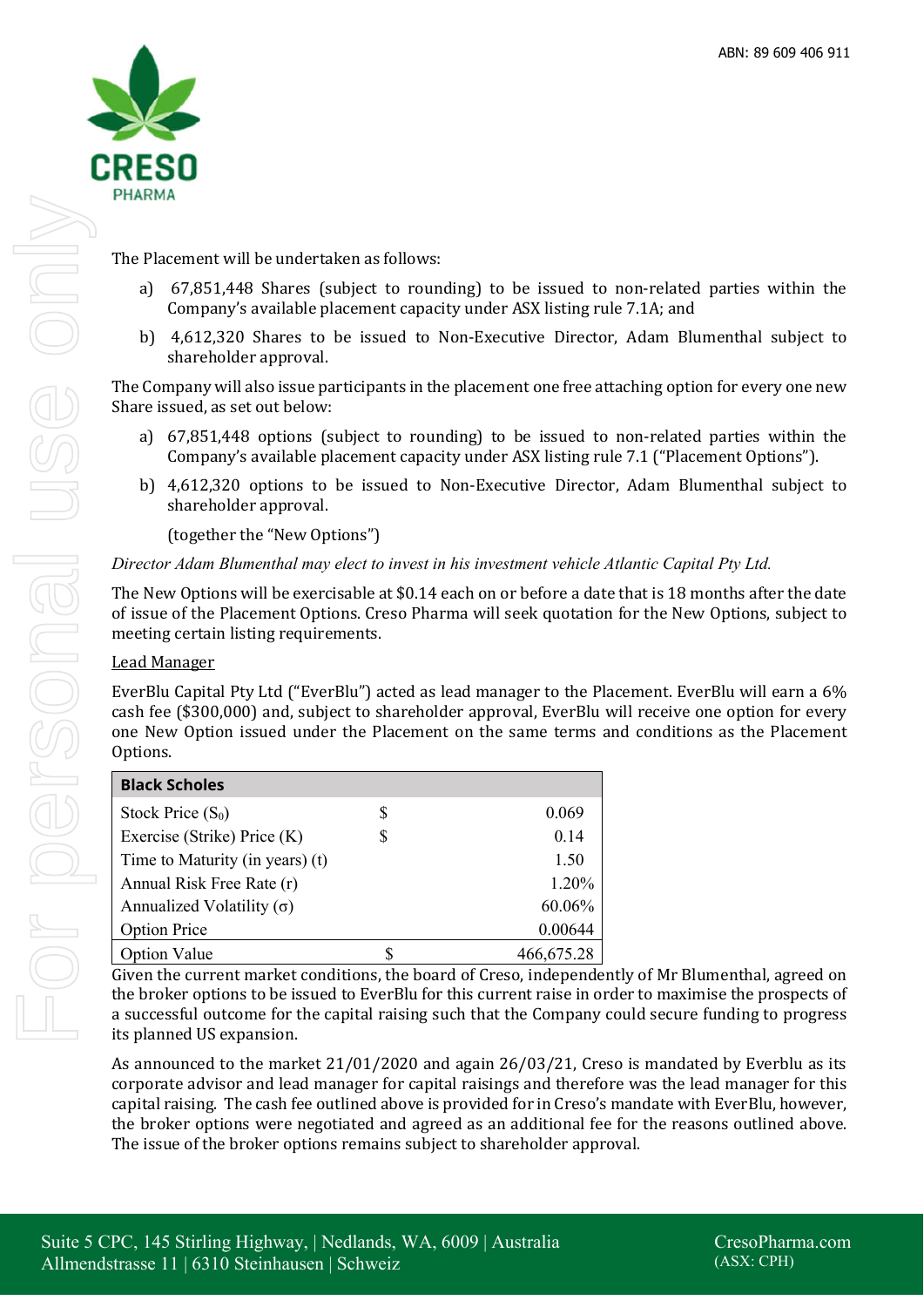

**-Ends-**

# **Authority and Contact Details**

This announcement has been authorised for release by the Board of Directors of Creso Pharma Limited.

For further information, please contact:

## **Investor Enquiries**

Creso Pharma Limited E: info@cresopharma.com P: +61 (0) 497 571 532

## **About Creso Pharma**

Creso Pharma Limited (ASX:CPH) brings the best of cannabis to better the lives of people and animals. It brings pharmaceutical expertise and methodological rigor to the cannabis world and strives for the highest quality in its products. It develops cannabis and hemp derived therapeutic, nutraceutical, and lifestyle products with wide patient and consumer reach for human and animal health.

Creso Pharma uses GMP (Good Manufacturing Practice) development and manufacturing standards for its products as a reference of quality excellence with initial product registrations in Switzerland. It has worldwide rights for a number of unique and proprietary innovative delivery technologies which enhance the bioavailability and absorption of cannabinoids. To learn more please visit: www.cresopharma.com

## **Creso Pharma offices:**

### **Australia**

Suite 5 CPC, 145 Stirling Hwy, Nedlands, WA, 6009

## **Switzerland**

Allmendstrasse 11, 6310 Steinhausen, Schweiz

### **Canada**

59 Payzant Drive, Windsor, Nova Scotia, B0N 2TO and 50 Ivey Ln, Windsor, Nova Scotia, B0N 2TO

## **Forward Looking statements**

This announcement contains forward-looking statements with respect to Creso and its respective operations, strategy, investments, financial performance and condition. These statements generally can be identified by use of forward-looking words such as "may", "will", "expect", "estimate", "anticipate", "intends", "believe" or "continue" or the negative thereof or similar variations. The actual results and performance of Creso could differ materially from those expressed or implied by such statements. Such statements are qualified in their entirety by the inherent risks and uncertainties surrounding future expectations. Some important factors that could cause actual results to differ